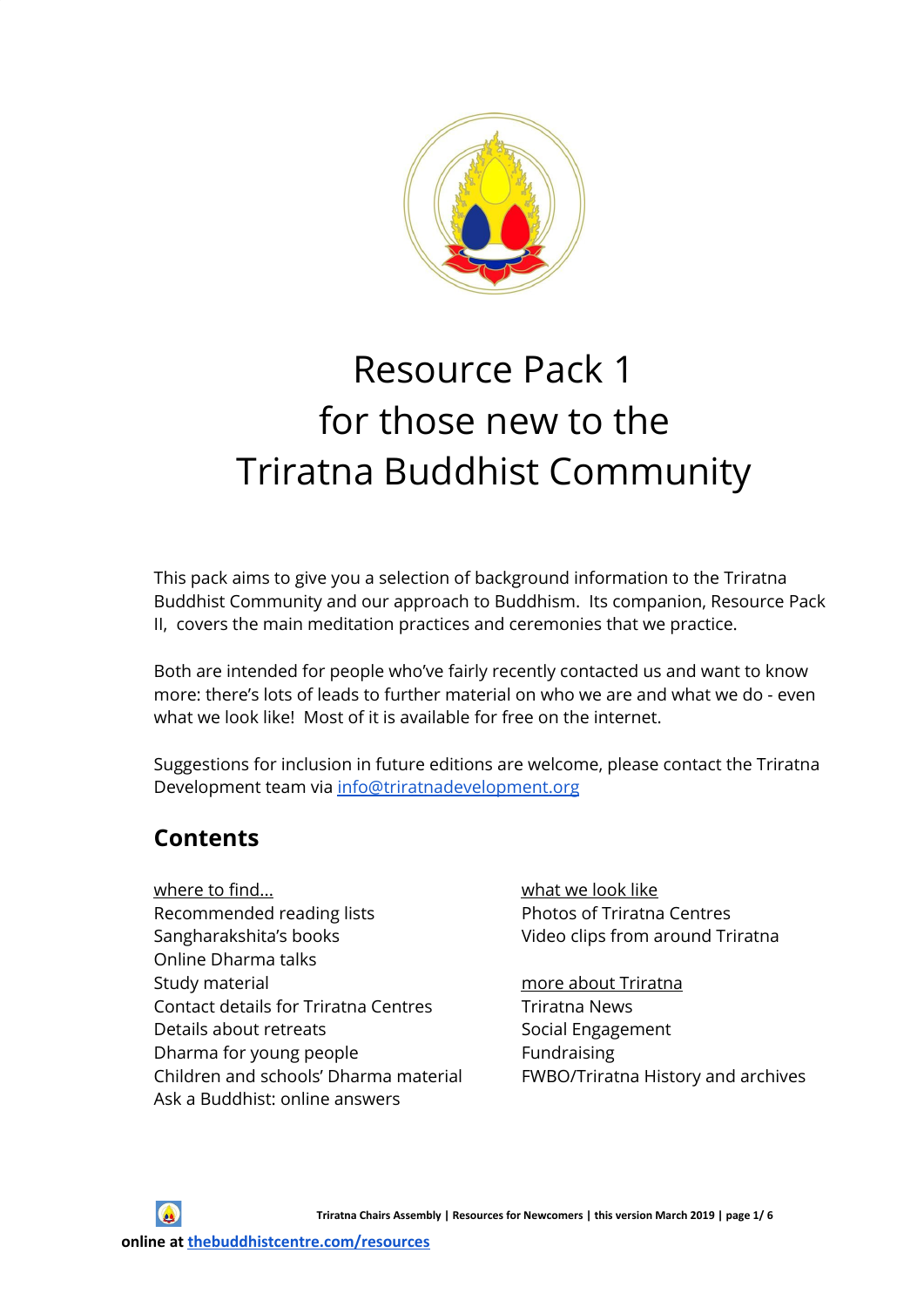beyond English

going deeper Dharma study What is a Mitra? Asking for Ordination contents of Resource Pack II introduction to meditation introduction to Buddhism introduction to Triratna Triratna ceremonies

# Where to find stuff…

The Triratna Buddhist Community has a rich collection of Dharma and meditation resources, much of it available for free on the internet. At the same time, it is a very decentralised movement, which results in a plethora of websites. This section aims to give you a one-stop guide for at least some of what is available.

### **Recommended reading**

Four Reading Lists have been compiled for those wanting to explore Triratna 's Dharma teaching in more depth. They are printed following this section, and cover -

**Meditation** 

Mitra Study

- Introductory
- Going deeper

# **Sangharakshita's books and other Triratna publications**

may be obtained from Centre bookshops, or the Triratna Buddhist Community's publishing house Windhorse Publications - see their website [windhorsepublications.com](https://www.windhorsepublications.com/)

Many of Sangharakshita's books, including his memoirs, poetry, and many Dharma books, are available free online from his website at [sangharakshita.org/online\\_books.html](https://www.sangharakshita.org/online_books.html)

# **Online Dharma talks**

Free [Buddhist](http://www.freebuddhistaudio.com/) Audio offers over 1,000 online talks for free download by Sangharakshita and other Order Members. Find them at [freebuddhistaudio.com](https://www.freebuddhistaudio.com/) Their '[community](http://freebuddhistaudio.com/community/local) pages' host talks from many local Triratna centres, including non-UK centres and in various languages.

#### **Study material**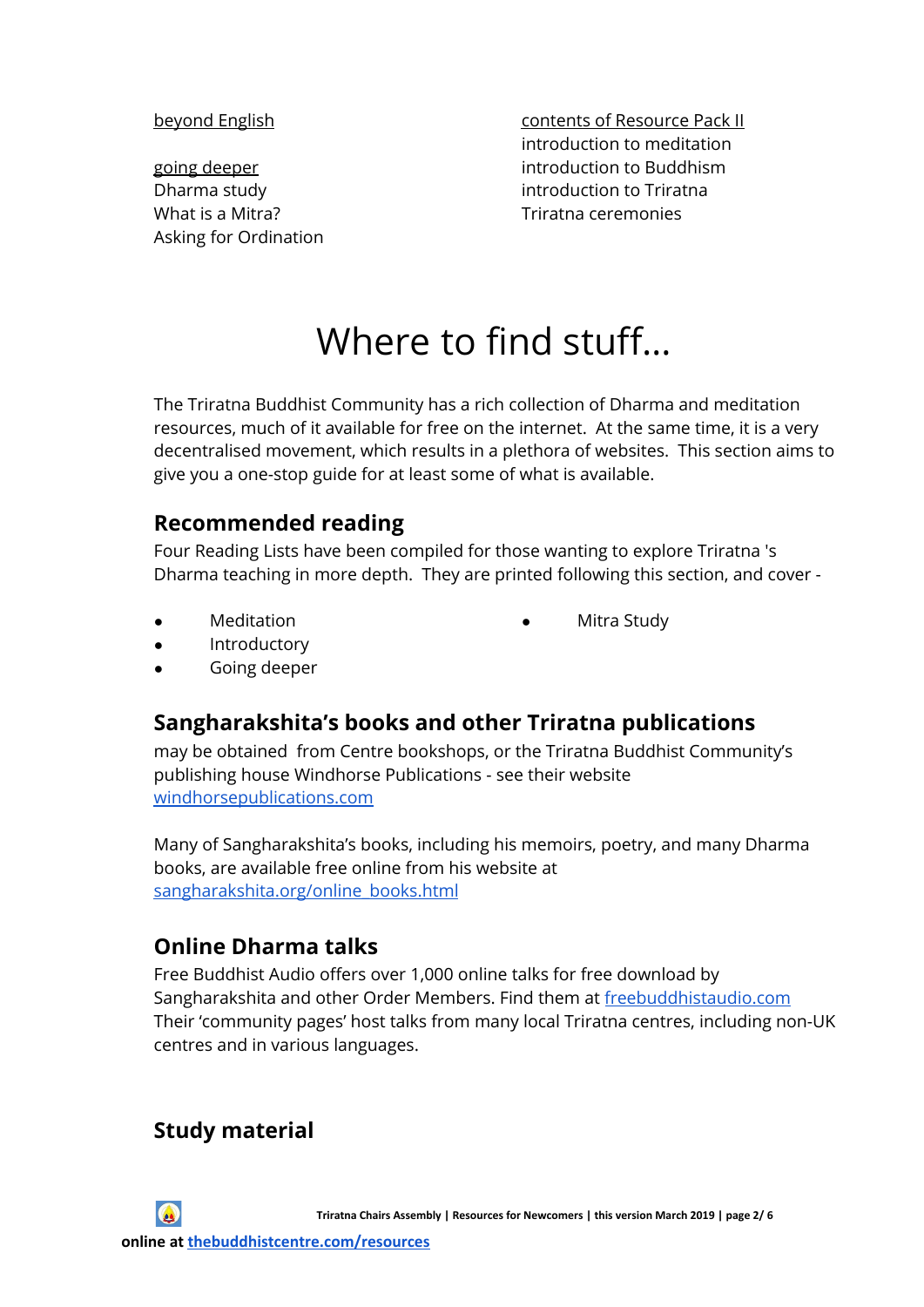The Triratna Buddhist Community has an excellent Foundation Course for anyone wanting to learn the basics of Buddhism. Most Triratna Centres offer study groups exploring the Course - group study is the recommended way to engage with it. It's also available online at [thebuddhistcentre.com/mitra](https://thebuddhistcentre.com/mitra/)

Following on from the Foundation Course is a new three-year Dharma Training Course for Mitras, also offered at most Triratna Centres and available as downloadable PDFs from the same website.

Two other sections of the FreeBuddhistAudio site contain the full text of most of Sangharakshita's lectures (at [freebuddhistaudio.com\)](https://www.freebuddhistaudio.com/browse?cat=sangharakshita_lectures&t=text) and the unedited text of most of his seminars (over 12,000,000 words!), also at [freebuddhistaudio.com](https://www.freebuddhistaudio.com/browse?cat=sangharakshita_seminars&t=text) Happy reading!

# **Contact details for Triratna Buddhist Community Centres**

Almost every Triratna centre has its own website, and details of these can be found at [http://thebuddhistcentre.com/contact](https://thebuddhistcentre.com/contact)

#### **Details about retreats**

may be obtained from Triratna Centres. Details of most UK Triratna retreats and some international ones can be seen on [goingonretreat.com](https://www.goingonretreat.com/)

The Triratna Buddhist Community has nearly 20 retreat centres around the world, including 8 or more in UK. Each has its own unique flavour: the only way to find what they are is of course to try them out! The names of the main ones are -

**UK** Buddhafield Buddhafield North and East Dhanakosa Dharmapala College Padmaloka Rivendell Taraloka Tiratanaloka Vajraloka Vajrasana

#### **EUROPE**

Abhayaloka (Finland) Akasavana (Spain) Dharmagiri (Sweden) EcoDharma (Spain) Guhyaloka (Spain)

**INDIA** Bhaja Bor Dharan Dhammakranti

#### **REST of WORLD**

Aryaloka (USA) Sudarshanaloka (New Zealand) Vijayaloka (Australia) Sagaraloka (Sri Lanka)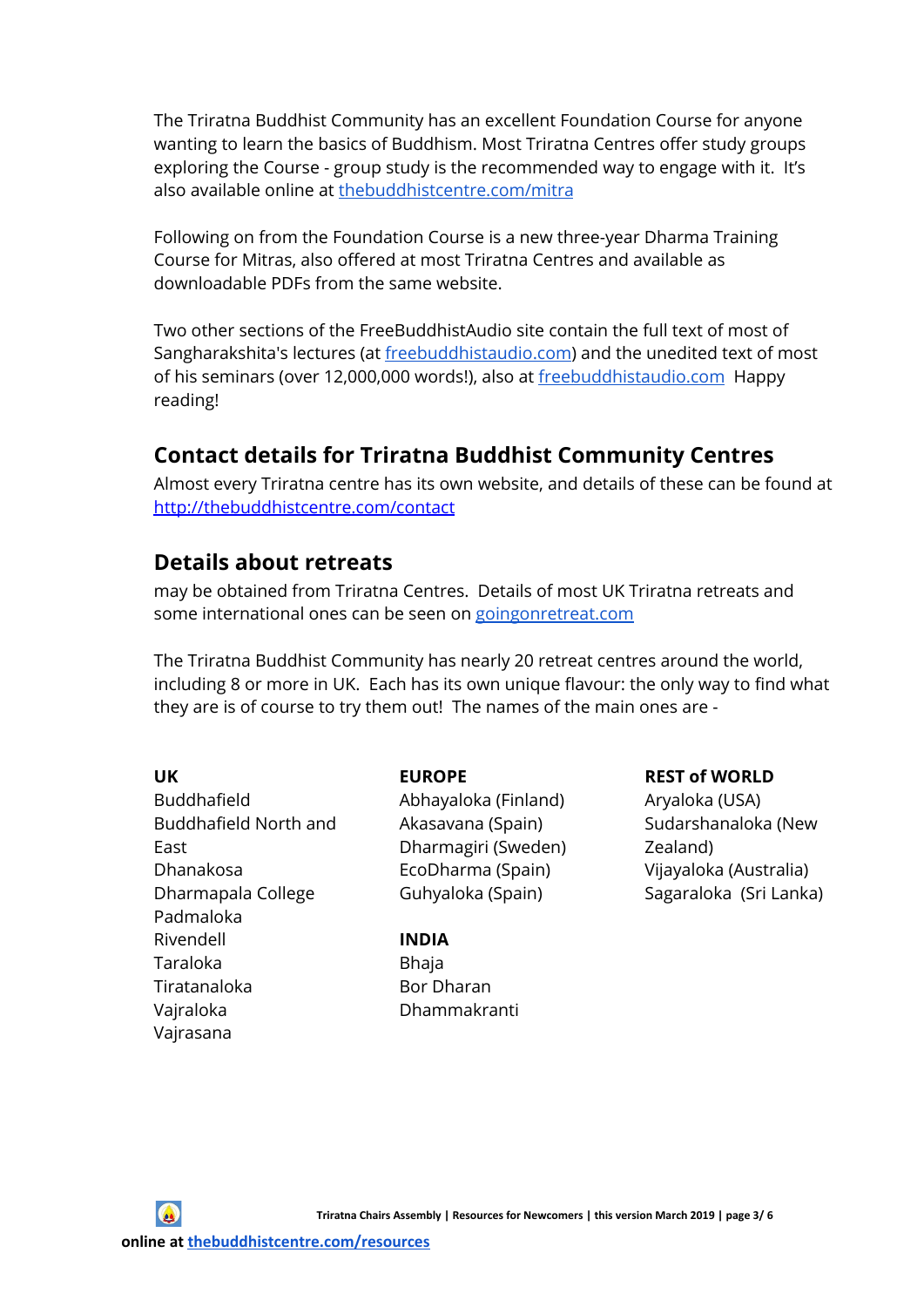# **Young people's Dharma**

The best way to hook up with other young Buddhists in the Triratna Buddhist Community is through [thebuddhistcentre.com/youngbuddhists](https://thebuddhistcentre.com/youngbuddhists) Most Triratna Centres have someone focusing events for new young people coming along.

### **Children and schools' Dharma material**

The **Clear Vision Trust**, at [clearvision.education,](https://clearvision.education/) offers a wide range of teaching materials for schools, tailored to the UK curriculum.

It includes their very popular **Ask a Buddhist** service - a series of short video clips with some answers to some of the commonest questions Buddhists tend to get asked, with many answers from younger Buddhists and Buddhists from other traditions.

### **What we look like**

Photos of Triratna Centres are at **Triratna Photos** [flickr.com](https://www.flickr.com/photos/fwbo/albums) where you'll find a library of over 5,000 photos of Triratna Centres, shrines, and more.

There are lots of video clips of Bhante/ Order Members / other people in the Triratna Buddhist Community online: these are good places to start: [youtube.com/user/clearvisiontrust](https://www.youtube.com/user/clearvisiontrust) and [vimeo.com/clearvisiontrust](https://vimeo.com/clearvisiontrust)

# **Triratna History and archives**

Clear Vision also hold Triratna's photo archive: at time of writing it is not quite clear where they will be available but go via their main site: *[clearvisiontrust.org](https://clearvisiontrust.org/)* It contains many historic images of Sangharakshita, the early days of the FWBO and TBMSG in India.

#### **More about the Triratna Buddhist Community**

Triratna News is the main channel for keeping up to date with what's happening around the world-wide Triratna Buddhist Community. It's at [thebuddhistcentre.com/news](https://thebuddhistcentre.com/news?display=latest)

Our main website is at [thebuddhistcentre.com](https://thebuddhistcentre.com/) - it's great! There's a Facebook page at [facebook.com/triratnabuddhistcommunity,](https://www.facebook.com/triratnabuddhistcommunity) plus pages for many local Triratna groups.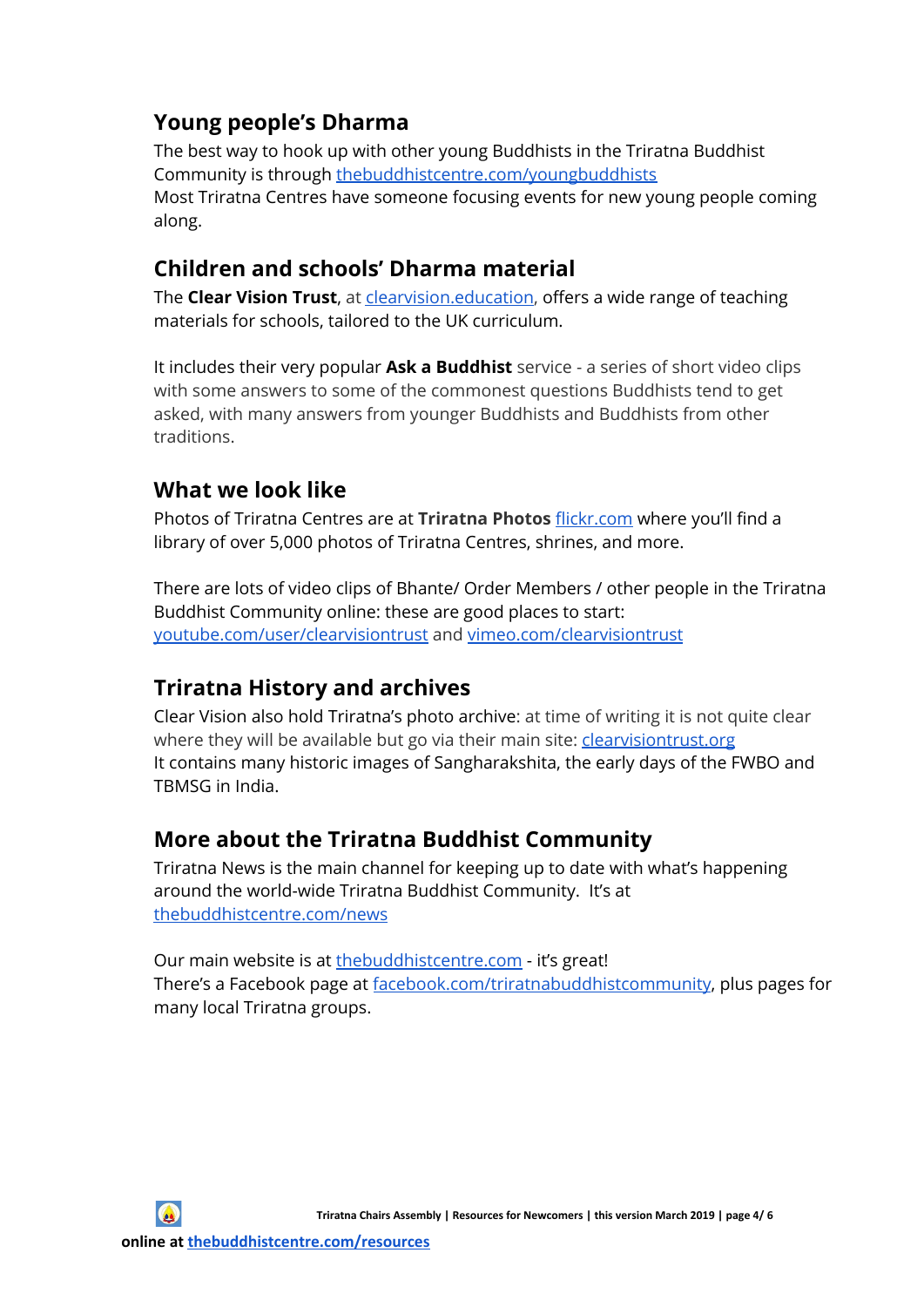# **Social Engagement**

The Triratna Buddhist Community has always combined dharma practice with social engagement. Triratna Bauddha Mahasangha, the Indian wing of the Movement , runs a very wide range of social projects, many funded by the [Karuna](https://www.karuna.org/) Trust.

In the West, recent years have seen a rapid rise in Triratna projects directed towards people suffering from pain, stress, addiction, and depression; mostly using mindfulness-based material such as MBCT. Breathworks and Breathing Space are the two largest, at [breathworks-mindfulness.org.uk](https://www.breathworks-mindfulness.org.uk/) and [breathingspacelondon.org.uk.](http://www.breathingspacelondon.org.uk/) Bodywise is another Triratna 'brand' offering a wide range of exercise and treatments.

And in the Spanish mountains, EcoDharma [\(ecodharma.com](http://www.ecodharma.com/)) is a Triratna retreat centre dedicated to exploring how the Dharma can support the development of an ecological consciousness.

# **Fundraising**

The [Karuna](https://www.karuna.org/) Trust has been Triratna's main fundraising project, raising well over £1 million/year for a wide range of social and Dhamma work in India.

In more recent years, **Future [Dharma](https://futuredharma.org/) Fund** has been created which aims to facilitate the 'passing on' of what Sangharakshita has given us, funding projects and new initiatives that foster Triratna contexts in the modern world.

Others include the *India [Dhamma](https://indiadhammatrust.org/) Trust* (raising money for Ordination training in India) and the [Abhayaratna](https://abhayaratnatrust.org/) Trust (supporting Order Members in financial hardship)

# **Beyond English**

Triratna Translations, available at [thebuddhistcentre.com/translations](https://thebuddhistcentre.com/translations), lists most existing translations of Triratna Buddhist Community literature into the major world languages, including texts published on the web. There's a lot available in Spanish, French, German, and Dutch - and Hindi and Marathi in India.

# **Going deeper**

If you're looking to get deeper involved in the Triratna Buddhist Community, we'd recommend this booklet [Becoming](https://thebuddhistcentre.com/highlights/becoming-mitra-triratna-buddhist-community) a Mitra

If you want to deepen further your practice of the Dharma and your involvement with our Sangha, you will probably be considering asking for Ordination into the Triratna Buddhist Order.

In the UK, Padmaloka and Tiratanaloka retreat centres specialise in helping men and women respectively prepare to enter the Order. Both produce handbooks outlining what they offer and what is expected; Tiratanaloka has theirs online at